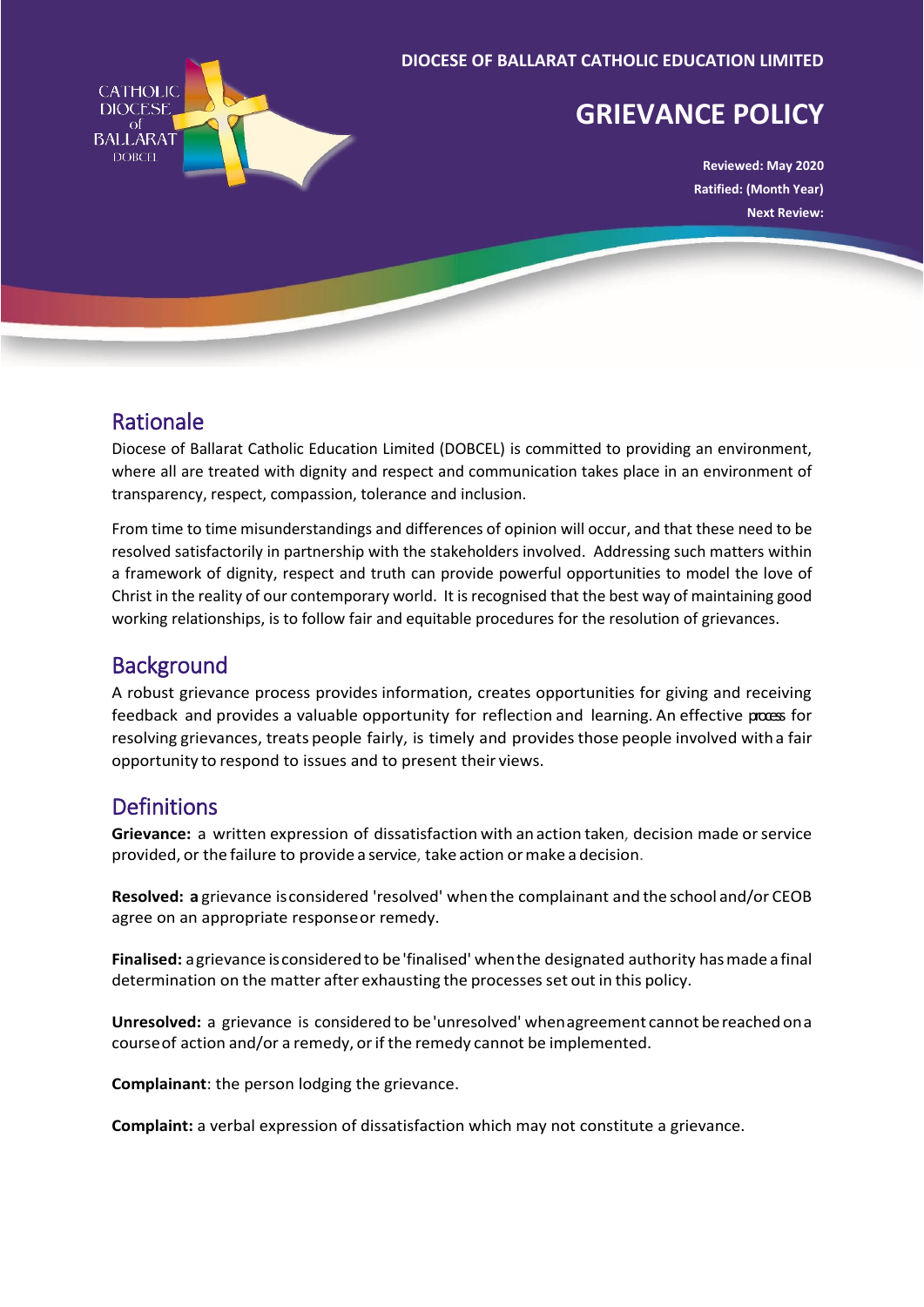**Conciliation:** a **confidential** process in which the parties to a dispute, with the assistance of a neutral third party (the conciliator) identify the disputed issues, develop options, consider alternatives and endeavour to reach an agreement.

**Minimum standards forschool registration:** are the requirements/standardsspecified for all schools in the *Education and Training Reform Act 2006* (the Act) and the *Education and Training Reform Regulations 2007.*

**School** means a Catholic kindergarten, primary or secondary school operating within the Diocese of Ballarat.

#### **Principles**

- The Principle of the *Dignity of the human person* acknowledges that very human being is created in the image and likeness of God and therefore has inherent dignity. No human being should have their dignity or freedom compromised.
- The Principle of *Subsidiarity* requires that all people have the right to participate in decisions that affect their lives. Subsidiarity requires that decisions are made by the people closest and most affected by the issues and concerns of the community.
- The Principle of *Solidarity* requires that everyone has an obligation to promote the rights and development of all peoples across the community.

## **Policy**

- All grievances will be investigated in a non-threatening, respectful manner and in a safe environment. Investigations into grievances will be undertaken in good faith and in accordance with the principles of natural justice.
- Wherever possible, attempts must be made to resolve a grievance as appropriate. Grievances should be escalated if there is no resolution.
- All grievances must be submitted in writing. In exceptional circumstances, a grievance may be provided verbally in the presence of at least one witness.
- Each grievance will be investigated by a delegated authority who is free from bias and conflict of interest.
- External assistance (i.e. support person) may be engaged to assist as appropriate. Support people engaged in the raising of a grievance or participating in the processes to resolve a grievance must be accommodated where appropriate.
- All matters relating to the grievance must be treated in confidence, and any disclosure other than in the context of seeking advice or assistance is prohibited.
- All grievances must be responded to in writing. Where a grievance is found to be vexatious or frivolous action may be taken.